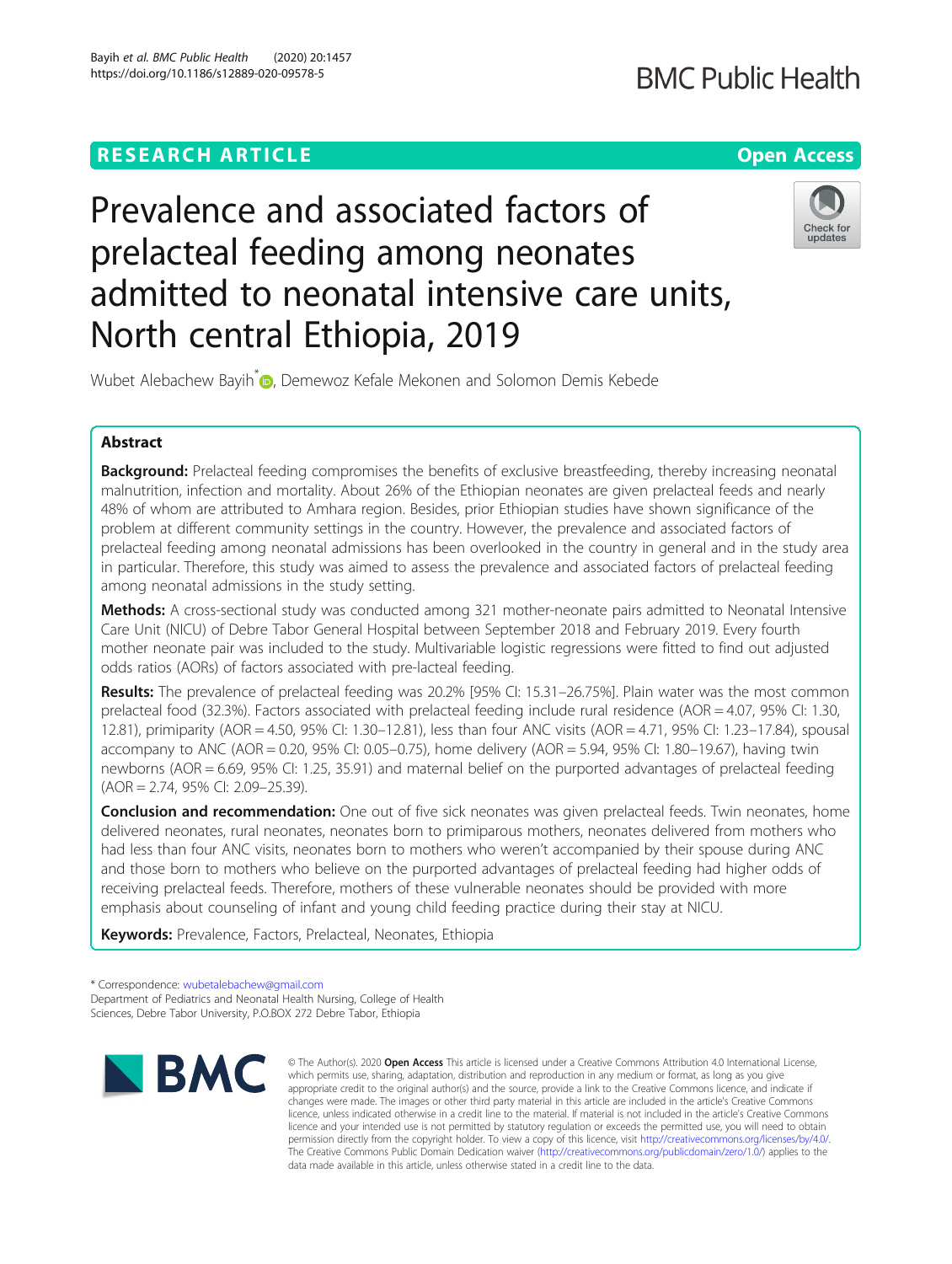### Background

The World Health Organization and United Nations Children's Fund recommend an exclusive and early initiation of breastfeeding following birth  $[1, 2]$  $[1, 2]$  $[1, 2]$  $[1, 2]$ . This recommendation of optimal breastfeeding is however contravened by prelacteal feeding, which is a nutritional malpractice of providing newborns with any food before breast feeding during the first 3 days of birth. If a newborn is prelacteal fed, it isn't exclusively breastfed and hence the nonexclusive breastfeeding in the first 3 days of neonatal life is often followed by giving further prelacteal foods resulting in suboptimal breastfeeding (i.e forming a vicious cycle of prelacteal feeding and suboptimal breastfeeding) [\[2](#page-10-0)–[5\]](#page-10-0).

As of the 2013 Ethiopian Health and Nutrition Research Institute appraisal of the achievements and identified gaps about status of infant and young child feeding (IYCF) practice policy and programs, the implementation of Baby friendly Hospital Initiatives (BFHI) was zero (0%). Therefore, since then, different programs like health extension programs and working in collaboration with non-governmental organizations have been extensively implemented  $[6]$  $[6]$ . Moreover, though there is no Ethiopian hospital currently certified as "Baby Friendly Hospital", many hospitals in the country including our study hospital have been following the 'Baby-Friendly Hospital Initiatives'. For example, the ten steps of successful breastfeeding have been given emphasis. However, there are still several myths towards exclusive breast feeding in Ethiopia thereby challenging the implementation of the 'Baby-Friendly Hospital Initiatives' in several areas of the country (including our study setting) [[7\]](#page-10-0). More specifically, participants of this study were only sick neonates (both home and health facility delivered neonates) whose mothers might have given them prelacteal foods at home or on the way to NICU before admission. Thus, influence of the hospital setting was thought to be lower than it would be if the study had been among mother-neonate pairs in the postnatal ward. Prelacteal feeding is a major bottleneck to optimize neonatal survival because a prelacteal food is nutritionally inferior and deprives the neonate of the most valuable perfect combination of proteins, fats, carbohydrates, minerals and fluids in breast milk [\[1](#page-10-0), [2\]](#page-10-0). Furthermore, if breastfeeding is replaced by prelacteal foods, the physiologic pattern of breast milk production becomes suppressed thereby compromising both the quality and quantity of anti-infective proteins that in turn increase neonatal susceptibility to different infections. Contamination of the foods and utensils used for introducing prelacteal foods can also increase neonatal vulnerability to infections especially due to permeability of their immature gut lining [\[3](#page-10-0)–[6](#page-10-0)]. Therefore, prelacteal feeding increases the risk of early neonatal morbidity and mortality by limiting the health and emotional benefits of optimal breastfeeding [\[1](#page-10-0), [3\]](#page-10-0). Annually, nearly 1.4 million under five deaths could be attributed to suboptimal breastfeeding [\[2](#page-10-0)]. Studies also showed that survivors of early nutritional deficits from prelacteal feeding are more likely to have poor intellectual performance, adverse reproductive outcomes [\[8](#page-10-0)] and chronic noncommunicable diseases in their latter lives [\[9](#page-10-0)].

The practice of prelacteal feeding is common in Ethiopia contributing to 70,000 infant deaths per year, i.e., 24% of the total infant death annually [\[7](#page-10-0)]. Despite its harmful effects, prelacteal feeding is a deep rooted common nutritional malpractice that raises global concern. For example, country wise, its prevalence was: Jammu and Kashmir, India (88.0%), Vietnam (73.3%), Nepal (26.5%), western Uganda (31.3%), Nigeria (60.5%), Mansoura, Egypt  $(58%)$  and Ethiopia  $(26.95%)$   $[10-16]$  $[10-16]$  $[10-16]$  $[10-16]$  $[10-16]$ . Moreover, the 2016 Ethiopian Demographic and Health Survey (EDHS) has shown that 25.9% of the neonates were given different prelacteal feeds. These feeds were: plain water (12.6%), non milk liquids like juice, juice drinks, clear broth or other liquids (2.6%), cow milk (1.5%) and solid or semi-solid complementary foods (3.1%). The demographic survey has also shown that Amhara regional state (a region of the study area) had the highest (47.8%) prevalence of pre-lacteal feeding practice next to Somali region (72.5%) in the country  $[17]$  $[17]$ .

Community based studies conducted at different parts of Ethiopia have shown burden of prelacteal feeding along the spectrum of the national pediatric nutrition system; for instance, in Raya Kobo town (11.1%), Motta town (20.3%), Afar region (42.9%), Harar city (45.4%), Fiche town (24.4%), Aksum town (10.1%), Sidama zone (25.5%) and Debre Markos town (19.1%) [\[18](#page-10-0)–[25\]](#page-10-0). Both the global and national studies have shown that common prelacteal foods include plain water [[13](#page-10-0), [22\]](#page-10-0), raw butter [\[20](#page-10-0)], sugar (glucose) water, honey, tea and fruit juice [\[13](#page-10-0), [16,](#page-10-0) [25\]](#page-10-0). The pre-lacteal use of these foods was found to be positively associated with many factors like delayed initiation of breast feeding [[19](#page-10-0)–[21](#page-10-0), [25](#page-10-0)], home delivery [[16,](#page-10-0) [21](#page-10-0), [25\]](#page-10-0), cesarean delivery [[11,](#page-10-0) [23,](#page-10-0) [25](#page-10-0)], inability to read and write  $[12, 25]$  $[12, 25]$  $[12, 25]$  $[12, 25]$ , male neonate  $[25]$  $[25]$ , maternal belief on the purported advantages of prelacteal feeding [[23](#page-10-0)], less than four ANC visits [\[12](#page-10-0), [15](#page-10-0), [21](#page-10-0), [23](#page-10-0)], previous experience of prelacteal feeding [[25\]](#page-10-0) and influence from somebody else [\[21](#page-10-0)]. The stated reasons to give pre-lacteal feeds were: to clean the infant's stomach, to quench neonatal thirst, breast problems, maternal medical illness, inadequate breast milk secretion, colostrums is dirty, colostrums is inadequate for the neonate, being prelacteal fed is a guarantee of healthier growth in later life and presence of neonatal feeding problem [[10](#page-10-0)– [25\]](#page-10-0). An Ethiopian study at Raya Kobo district also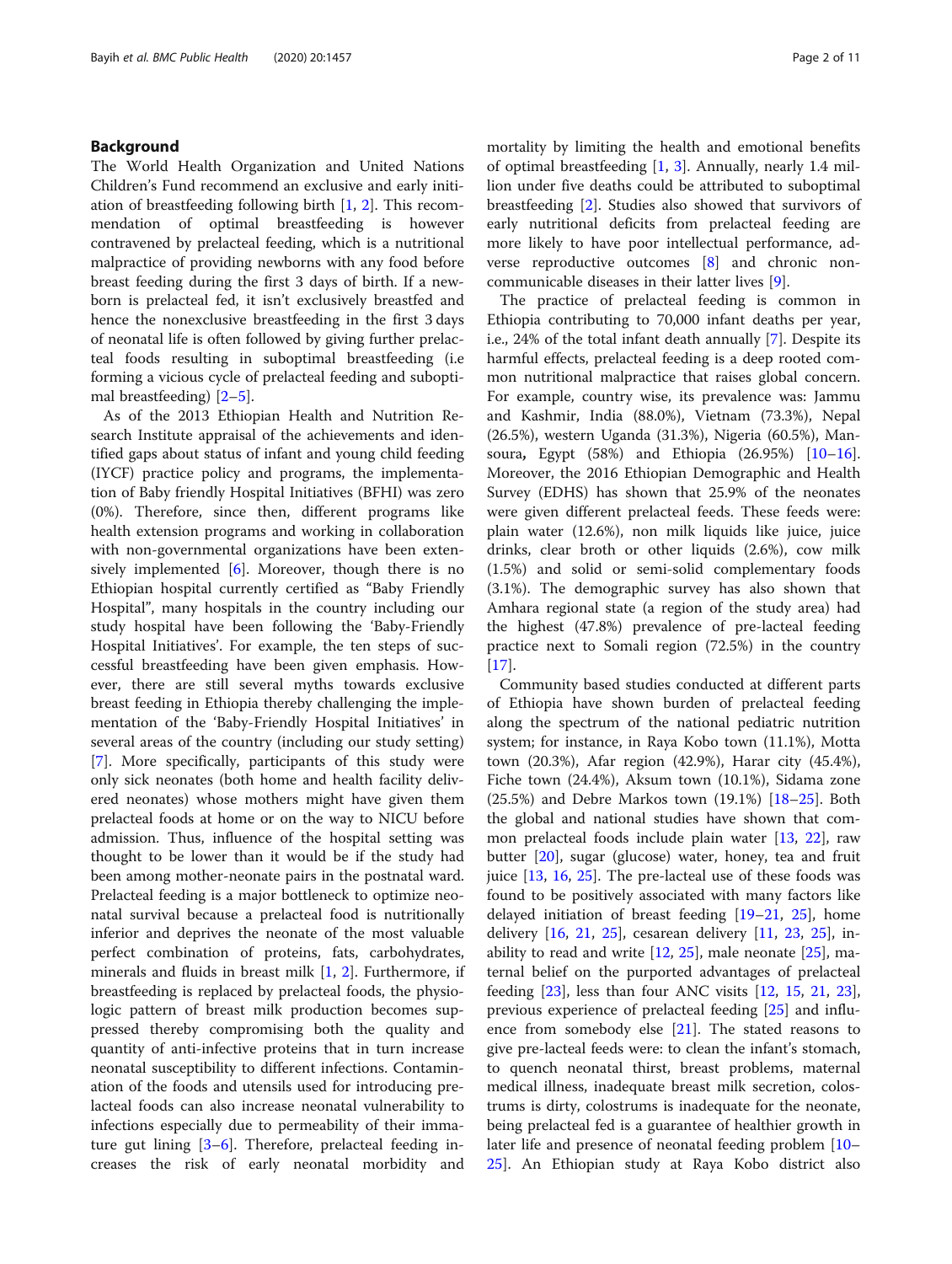showed that the main reason to give prelacteal feeds for sick neonates were to treat neonatal illness believing that their illness is attributable to 'evil eye' [\[18\]](#page-10-0). Furthermore, different studies in different Ethiopian towns namely at Ambo [[26\]](#page-10-0), Dabat [\[27](#page-10-0)], Mizan Aman [\[28\]](#page-10-0) and Bedelle [[29\]](#page-10-0) revealed the presence of maternal knowledge and practice gap about WHO recommendations of exclusive breast feeding.

Despite the aforementioned community based evidence of prelacteal feeding in Ethiopia [\[18](#page-10-0)–[25](#page-10-0)], there has been no prior study about the burden and associated factors of prelacteal feeding among neonatal admissions in the country in general and in the study area in particular. Therefore, in cognizance of the severity of prelacteal feeding among sick neonates, it is the authors' firm conviction about significance of studying the prevalence and associated factors of prelacteal feeding practice by mothers of these neonates. Besides, public health importance of maternal residence, spousal accompaniment of ANC and having twin neonates are originally explored in this study. Findings of the study will be valuable to draw neonatal care providers' attention towards maternal counseling of optimal Infant and Young Child Feeding (IYCF) practice during maternal stay at NICU. The counseling could help warrant safe IYCF after discharge thereby optimizing neonatal survival.

#### Methods

#### Study area and period

The study was conducted between September 2018 and February 2019 at Debre Tabor General Hospital, South Gondar Zone, Northcentral Ethiopia. The hospital is found 666 km far from Addis Ababa and 105 km away from Bahir Dar city. It is the largest hospital in South Gondar zone serving 2.7 million populations and linked to 7 district hospitals. Neonatal Intensive Care Unit (NICU) of the hospital had a total of 28 neonatal beds and hosted approximately 1159 admissions per year as per the averaged data from three subsequent quarters of 2018. Other than prematurity and perinatal asphyxia, many of the admissions were attributed to the complications of harmful traditional practices like traditional uvulectomy and suboptimal breastfeeding [\[30](#page-10-0)].

#### Study design and participant characteristics

It was a hospital-based cross-sectional study. The study involved any sick neonate admitted to NICU (i.e both home delivered and those born at health facility were considered). NICU set up was purposively selected to show burden of prelacteal feeding among sick neonates of any birth place (home versus health facility) and any residence (urban versus rural). For this study, mothers were the source of data for most of the considered factors (both neonatal and maternal). Thus, maternal mental competency was the first and foremost criterion of inclusion. Besides, mothers' ability to listen and speak was considered because interviews were conducted. Therefore, 3 mothers having post partal major depressive disorders, one mother with homicidal ideation, 7 mothers with eclamptic presentation and 5 mothers having natural impairment of talking/listening were excluded. Diagnosis of the aforementioned critical psychiatric illnesses was made by psychiatric professionals in the hospital.

#### Sample size determination and sampling procedure

Sample size was determined using the following single population proportion formula.

$$
n = (z (\alpha/2))^{2} p (1-p)/d^{2}.
$$

Where,  $\mathbf{n}$  = the minimum sample size required for the study,

 $\mathbf{Z}$  ( $\alpha/2$ ) = the desired level of confidence interval which is 95% (1.96).

 $P = a$  reasonable estimate for the prevalence of prelacteal feeding from a study conducted in Southern Ethiopia (25.5%) [[24](#page-10-0)].

 $d$  = tolerable margin of error, 5% (0.05).

Then, the calculated sample size became 292 and after adding 10% none response rate, the total sample size was  $292 + 29 = 321$ .

Therefore, the total sample size considered for this study was 321 postnatal mothers. Using systematic sampling, every fourth  $(K = 1159/321 \approx 4)$  eligible womanneonate pair at NICU was selected systematically over 6 months to reach the most representative sample by systematically selecting as many diverse study subjects as possible.

#### Data collection procedures

Data were collected by four well trained BSc neonatal nurses through face to face interview using a pretested questionnaire. An interview was conducted for eligible mothers at the time of admission to Neonatal Intensive Care Unit. The questionnaire contained factors related to maternal socio demography, neonatal health, Maternal and Child Health (MCH) service utilization and maternal information on prelacteal feeding. Once interviewed for the study, a mother was ensured not to be reconsidered by the time she comes at another time during the study period. This was done by putting a  $\sqrt{\ }$ mark on the cover of the neonatal chart so that a mother-neonatal yard won't be reselected if encountered again.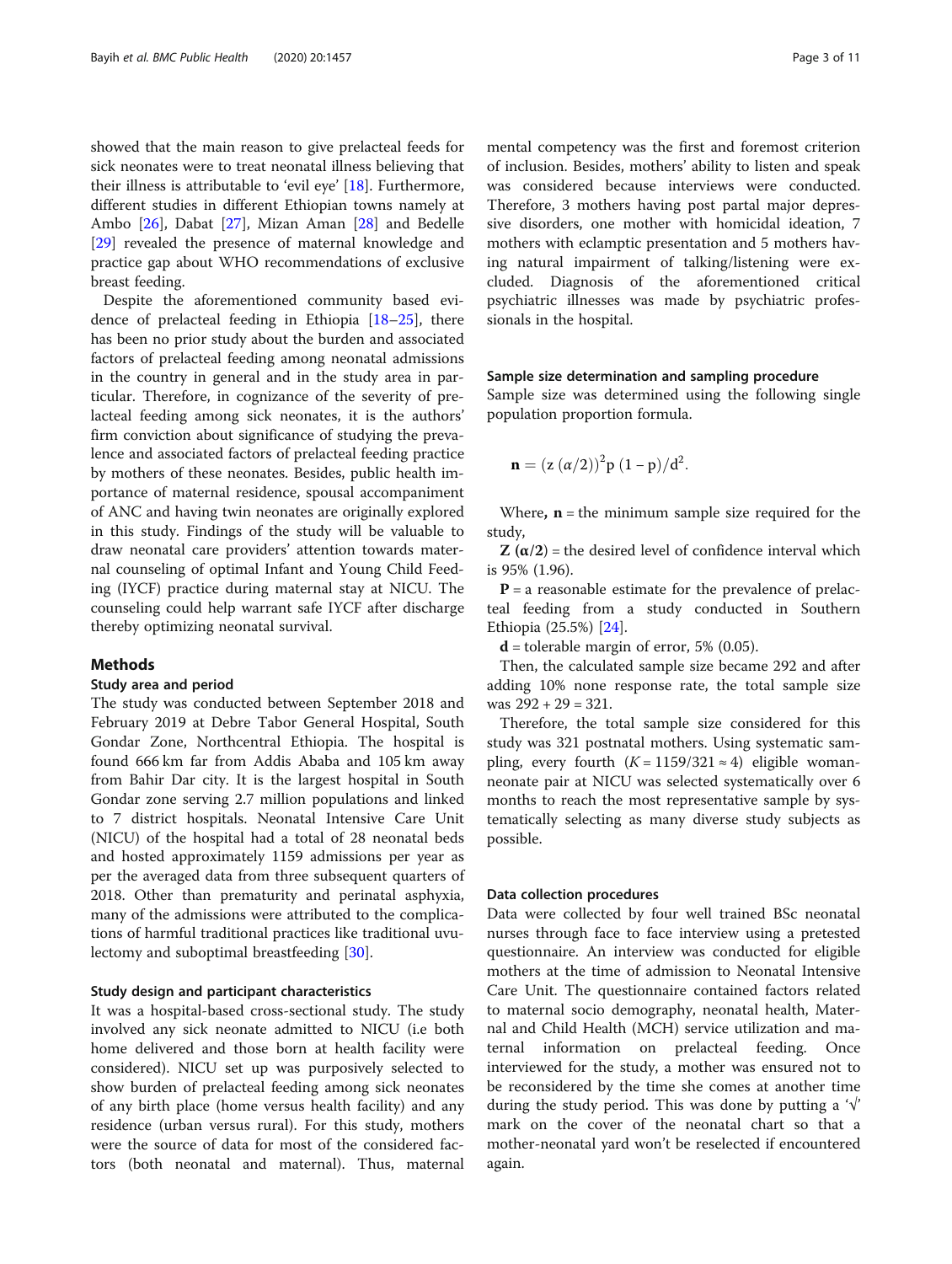### Variables and measurement

#### Outcome variable

Prelacteal feeding: a neonate was regarded as prelacteal fed if given any anything before breastfeeding during the first 3 days of birth [\[17](#page-10-0)–[25\]](#page-10-0).

#### Explanatory variables

Utilized antenatal care: having at least one visit of health institution for checkup purpose during the pregnancy of the index neonate [\[1](#page-10-0), [4](#page-10-0)].

Utilized postnatal care: having at least one visit of health institution for checkup of both maternal and neonatal health of the index neonate [\[1](#page-10-0), [4](#page-10-0)].

Early initiation of breastfeeding: when the neonate was initiated to breast feed within 1 h of birth  $[1-5]$  $[1-5]$  $[1-5]$  $[1-5]$ .

Late initiation of breastfeeding: when the newborn was initiated to breastfeed after 1 h of birth  $[1-5]$  $[1-5]$  $[1-5]$ .

Premature: When a neonate was born below 37 completed weeks of intrauterine life [\[31](#page-10-0)].

Mature: when a neonate was born at  $[37-41^{6/7}]$  weeks of intrauterine life [\[31](#page-10-0)].

Post date: When a neonate was born at ≥42 completed weeks of intrauterine life [\[31](#page-10-0)].

Primiparous: when a mother had only one live birth [[32\]](#page-10-0).

Multiparous: when a mother had more than one live birth [[32](#page-10-0)].

Short: When the inter-birth interval between the immediate prior child and the index neonate is less than 3 years [\[33](#page-10-0)].

Optimal: When the inter-birth interval between the immediate prior child and the index neonate is ≥3 years [[33\]](#page-10-0).

Low birth weight refers to weight of the newborn less than 2500 g at birth  $[31]$  $[31]$  $[31]$ .

#### Data quality control methods Data collection tool

The questionnaire was first prepared in English (Supporting information [1\)](#page-9-0) and then translated to local language, Amharic (Supporting information [2\)](#page-9-0), suitable for data collection. Two professional translators with medical experience were hired during data cleaning in order to explain the questions and correctly translate maternal answers for minimizing the risk of information loss during translation. The tool was adapted from Ethiopian and other African studies after which it was validated for reliability of measurement [[1,](#page-10-0) [3,](#page-10-0) [15,](#page-10-0) [27\]](#page-10-0).

One day training and clear orientation was first provided for data collectors and supervisors on the process of data collection. Before the actual data collection, the questionnaire was validated by pretesting on 16 eligible postnatal mothers (5% of sample size) at Nefas Mewucha District Hospital, which is nearby to the study hospital. After pretesting of the questionnaire, clarity of questions, wordings, sequence of questions, skip pattern and respondents' reaction to the questions were reconsidered and modified.

During data collection, data collectors were closely monitored and guided by two MSc neonatal nurse supervisors for complete and appropriate collection of the data. Reporting of the collected data to the principal investigator was made on a daily basis. Furthermore, the collected data were double entered into Epidata version 4.2 by two data clerks for validation purpose.

#### Statistical analysis

The collected data were coded, cleaned, edited and double entered into epidata version 4.2 after which it was exported to stata version 14 software for further transformation and analysis. Frequencies, proportion, summary statistics and cross tabulation were used to describe the study population in relation to relevant variables and findings were presented using text and tables. The assumptions for binary logistic regression model were first checked and then bivariable analysis was carried out to identify candidate variables for multivariable analysis at  $P < 0.25$  [\[16](#page-10-0), [18](#page-10-0), [19](#page-10-0), [21](#page-10-0)]. Then, multivariable logistic regressions were performed using the candidate variables to investigate factors which have either positive or negative odds of association  $(p < 0.05$  at 95% confidence interval (CI)] with prelacteal feeding after auto adjustment of confounding effect in the final model. From the final model, modes of delivery and initiation time of breastfeeding were found to have confounding effects. Multi-collinearity between the study variables was first diagnosed using standard error and correlation matrix. Besides, Hoshmer-Lemeshow statistic and Omnibus tests were performed, and Hosmer-Lemeshow's test was found to be insignificant ( $p$ -value = 0.301) while Omnibus tests was significant ( $P$ -value = 0.000) indicating the model was fitted.

#### Ethical consideration

Ethical clearance was obtained from ethical review committee of Debre Tabor University. Following the approval, official letter of co-operation was given to the hospital manager. After explanation of the study, an informed verbal voluntary consent was obtained from each postnatal mother. Moreover, the mothers were told that the information they gave was treated with complete confidentiality and do not cause any physical harm. Mothers were counseled of avoiding prelacteal feeding to ensure healthy growth of their neonates. All the interviewed mothers were counseled about the health, emotional and social advantages of exclusive breastfeeding of their neonates. Similarly, they were taught of the adverse consequences of prelacteal feeding like infection,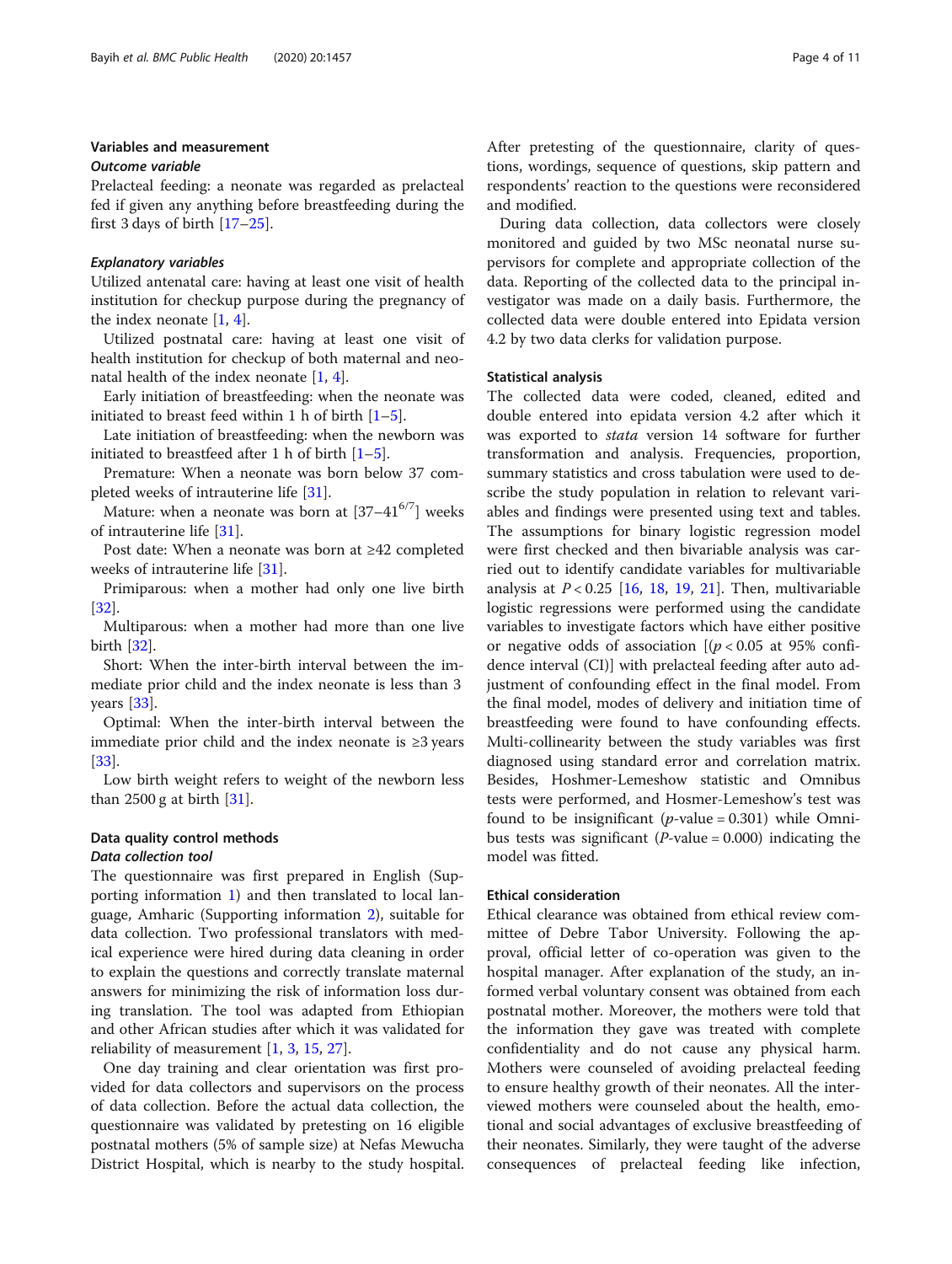malnutrition and decreased bonding of mothers to their neonates. The counseling was assisted by video show using local language (Amharic) to ease their understanding. Otherwise, there were no any other gifts provided to the mothers.

# Results

#### Sociodemographic characteristics

A total of 321 postnatal mothers were participated in this study with a response rate of 100%. More than half of the mothers, 184 (57.3%) were rural residents. The mean maternal age was  $26.2$  years (SD =  $\pm$  4.3) with almost half of the mothers in the age group of 20–34 years. About three fourth of the mothers 246(76.6%) were married and nearly the same number of mothers 242(75.4%) were multiparous. Most of the mothers were orthodox Christian 262(81.6%) (Table 1).

#### Neonatal characteristics of prelacteal feeding

In this study, important neonatal characteristics like sex, maturity at birth, birth weight, postnatal age, whether the neonate was single/twin type and history of admission to NICU were considered. About one third of the neonates were premature 121 (31.9%) and nearly equal number of neonates had low birth weight 122(32.2%). Moreover, 116 (30.6%) neonates were twin type. The study also revealed the presence of 65 neonates (17.2%) with prior history of admission to neonatal intensive care unit (Table [2\)](#page-5-0).

## Maternal and child health care service utilization

Majority of the mothers, 295(91.6%) had ANC follow up and about two third of them 194(65.8%) attended at least 4 times. However, more than a quarter of the overall postnatal mothers, 85(26.5%), delivered at home. Regarding postnatal service utilization, 269(83.8%) of the postnatal mothers received at least the first postnatal care (i.e. within 24 h of delivery). Moreover, out of 296 (92.2%) mothers who received counseling, only one third of them 97(32.8%) were counseled during their ANC follow up. Counseling was about colostrum feeding (90.7%), exclusive breastfeeding (88.8%), positioning and attachment (45.1%) and management of the likely breast complaints (41.4%) Nevertheless, there were 25(7.8%) mothers who didn't get counseling of optimal breastfeeding during their antenatal and postnatal follow ups. Concerning the initiation time of breast feeding, 133(41.4%) postnatal mothers initiated lately (after an hour of birth) (Table [3\)](#page-5-0).

#### Prelacteal feeding practice of postnatal mothers

From the study, prelacteal feeding was practiced by 65 mothers (20.2%) [95% CI: 15.90–24.60]. Plain water (32.3%) was the most common prelacteal food in the

| Residence                         |     |      |
|-----------------------------------|-----|------|
| Urban                             | 137 | 42.7 |
| Rural                             | 184 | 57.3 |
| Marital status                    |     |      |
| Single                            | 43  | 13.4 |
| Married                           | 246 | 76.6 |
| Divorced                          | 17  | 5.3  |
| Widowed                           | 15  | 4.7  |
| Religion                          |     |      |
| Orthodox Christian                | 262 | 81.6 |
| Muslim                            | 37  | 11.5 |
| Protestant                        | 22  | 6.9  |
| Age (years)                       |     |      |
| $16 - 20$                         | 61  | 19.0 |
| $20 - 34$                         | 166 | 51.7 |
| > 34                              | 94  | 29.3 |
| Level of education                |     |      |
| Unable to read and write          | 138 | 43.0 |
| Read & write                      | 80  | 24.9 |
| Primary education (grades1-8)     | 61  | 19.0 |
| Secondary education (grades 9-12) | 23  | 7.2  |
| Diploma and above                 | 19  | 5.9  |
| Average monthly income (\$ USA)   |     |      |
| < 37.5                            | 113 | 35.2 |
| $\geq 37.5$                       | 208 | 64.8 |
| Parity                            |     |      |
| Primiparous                       | 79  | 24.6 |
| Multiparaous                      | 242 | 75.4 |
| Birth spacing $(n = 242)$         |     |      |
| Short                             | 98  | 40.5 |
| Optimal                           | 144 | 59.5 |

study area. Even though majority of the mothers practiced prelacteal feeding by own decision, the influence of grandparents (33.9%) and traditional birth attendants (15.4%) was also reported (Table [4](#page-6-0)).

#### Maternal information of prelacteal feeding

About one third [100 (31.2%)] of the mothers were found to believe on the purported advantages of prelacteal feeding. Among these mothers, the majority [43(43.0%)] claimed that prelacteal feeds were given for their cultural value. Three fourth of the mothers [242(75.4%)] were able to mention the risks of prelacteal

| <b>Table 1</b> Socio-demographic characteristics of prelacteal feeding |
|------------------------------------------------------------------------|
| among postnatal mothers presenting to neonatal intensive care          |
| unit of Debre Tabor General Hospital, Amhara regional state,           |
| North Central Ethiopia, 2019 ( $n = 321$ )                             |

Socio- demographic factors Frequency %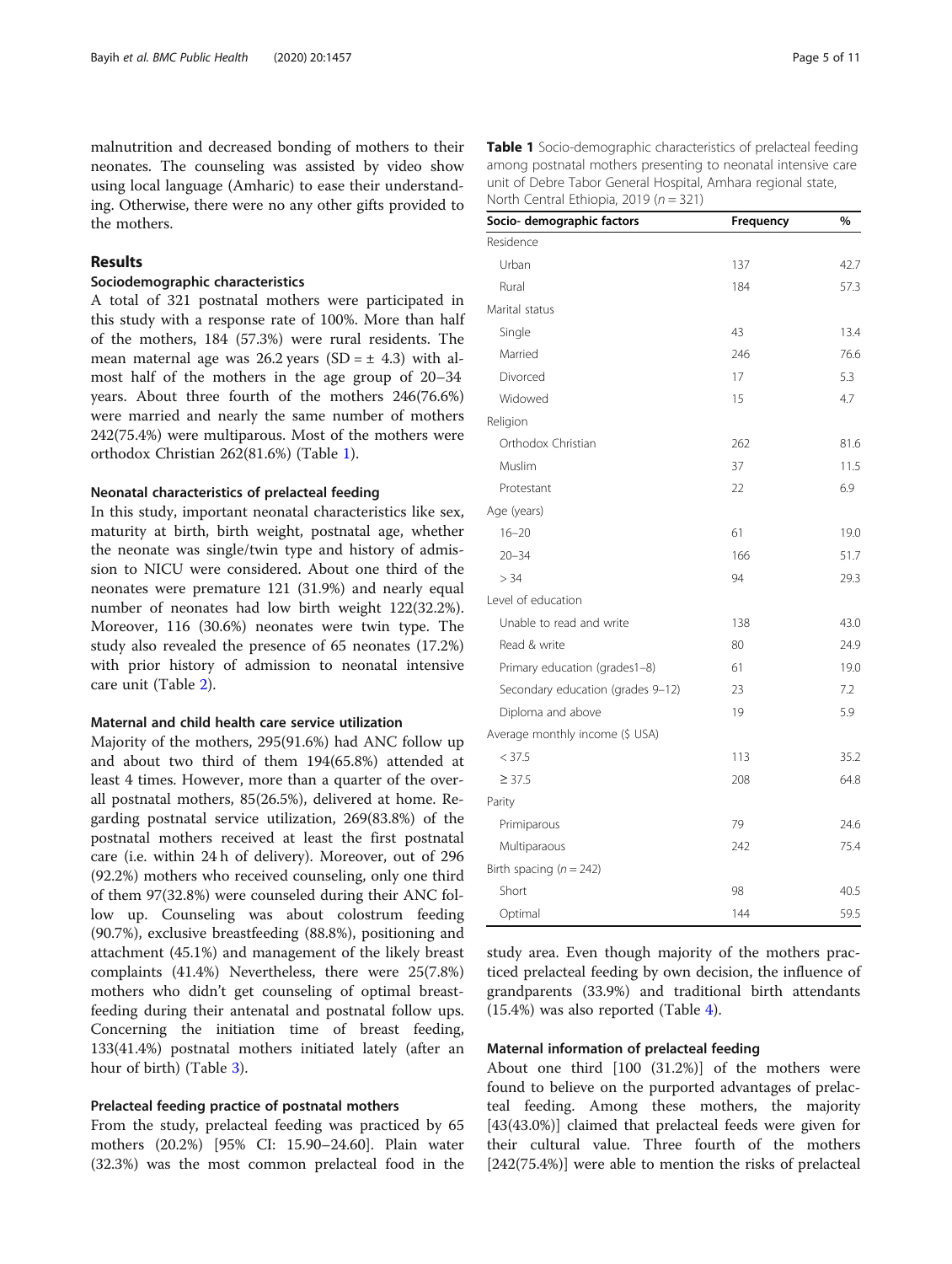<span id="page-5-0"></span>

| <b>Table 2</b> Neonatal characteristics of the postnatal mothers |
|------------------------------------------------------------------|
| presenting to neonatal intensive care unit at Debre Tabor        |
| General Hospital, Amhara regional state, North Central Ethiopia, |
| $2019(n = 379)$                                                  |

| <b>Factor</b>             | Frequency | %    |
|---------------------------|-----------|------|
| Newborn type              |           |      |
| Single                    | 263       | 69.4 |
| Twin                      | 116       | 30.6 |
| Sex                       |           |      |
| Male                      | 175       | 46.2 |
| Female                    | 204       | 53.8 |
| Postnatal age (days)      |           |      |
| < 7                       | 163       | 43.0 |
| $\geq 7$                  | 216       | 57.0 |
| Maturity at birth         |           |      |
| Premature                 | 121       | 31.9 |
| Mature                    | 223       | 58.9 |
| Postmature                | 35        | 9.2  |
| Birth weight (grams)      |           |      |
| < 2500                    | 122       | 32.2 |
| $\geq 2500$               | 257       | 67.8 |
| Admission history to NICU |           |      |
| Yes                       | 65        | 17.2 |
| No                        | 314       | 82.8 |

feeding of which diarrhoea 203(83.9%) was most mentioned. There were 28 (8.7%) mothers that didn't provide their newborns with colostrum for various reasons. From these reasons, breast milk inadequacy was most common 13(46.4%) (Table [5\)](#page-7-0).

#### Factors associated with prelacteal feeding practice

From bivariable analysis, maternal residence, parity, number of antenatal care visits, spousal accompany to ANC follow up, place of delivery, mode of delivery, number of newborns per mother, initiation time of breastfeeding and maternal belief on the purported advantages of prelacteal feeding were significant factors. However, from multivariable analysis, seven of these factors namely residence, parity, number of ANC visits, spousal accompany to ANC follow up, place of delivery, the number of newborns per mother and maternal belief on the purported advantages of prelacteal feeding were found to significantly predict prelacteal feeding practice.

From adjusted regression analysis, the odds of prelacteal feeding among primiparous mothers were 4.5 times higher than for multiparous mothers (AOR = 4.50, 95% CI: 1.30–12.81). Moreover, the odds of practicing prelacteal feeding among mothers who had less than four ANC visits were 4.7 times higher as compared to those having four and above visits (AOR = 4.71, 95% CI: 1.23–

| Table 3 Healthcare service utilization-related factors of         |
|-------------------------------------------------------------------|
| prelacteal feeding practice among postnatal mothers presenting    |
| at neonatal intensive care unit of Debre Tabor General Hospital.  |
| Amhara regional state, North Central Ethiopia, 2019 ( $n = 321$ ) |

| <b>Factors</b>                                            | Frequency | %    |
|-----------------------------------------------------------|-----------|------|
| ANC visit $(n = 321)$                                     |           |      |
| Yes                                                       | 295       | 91.9 |
| No                                                        | 26        | 8.1  |
| Number of ANC Visits ( $n = 295$ )                        |           |      |
| < 4                                                       | 101       | 34.2 |
| $\geq 4$                                                  | 194       | 65.8 |
| Spousal accompany to ANC ( $n = 246$ )                    |           |      |
| Yes                                                       | 86        | 35.0 |
| No                                                        | 160       | 65.0 |
| Place of delivery                                         |           |      |
| Health institution                                        | 235       | 73.2 |
| Home                                                      | 86        | 26.8 |
| Mode of delivery                                          |           |      |
| Vaginal                                                   | 276       | 86.0 |
| Cesarean section                                          | 45        | 14.0 |
| Personnel who assisted delivery                           |           |      |
| Health professional                                       | 236       | 73.5 |
| Traditional birth attendant                               | 85        | 26.5 |
| Birth outcome                                             |           |      |
| Single                                                    | 263       | 81.9 |
| Twin                                                      | 58        | 18.1 |
| Initiation time of breast feeding                         |           |      |
| Early                                                     | 188       | 58.6 |
| Late                                                      | 133       | 41.4 |
| Postnatal care (PNC) utilization                          |           |      |
| Yes                                                       | 269       | 83.8 |
| No                                                        | 52        | 16.2 |
| Counseled on the principles of optimal breastfeeding      |           |      |
| Yes                                                       | 296       | 92.2 |
| No                                                        | 25        | 7.8  |
| If yes, when? $(n = 296)^{a}$                             |           |      |
| During ANC                                                | 97        | 32.8 |
| During PNC                                                | 199       | 67.2 |
| <sup>a</sup> what were you counseled about? ( $n = 296$ ) |           |      |
| Exclusive breast feeding up to 6 months                   | 285       | 88.8 |
| Colostrum feeding                                         | 291       | 90.7 |
| Positioning and attachment                                | 145       | 45.1 |
| Management of breast complaints                           | 133       | 41.4 |

<sup>a</sup>Multiple responses were given

PNC refers to mothers who received at least the first postnatal care (within 24 h of delivery)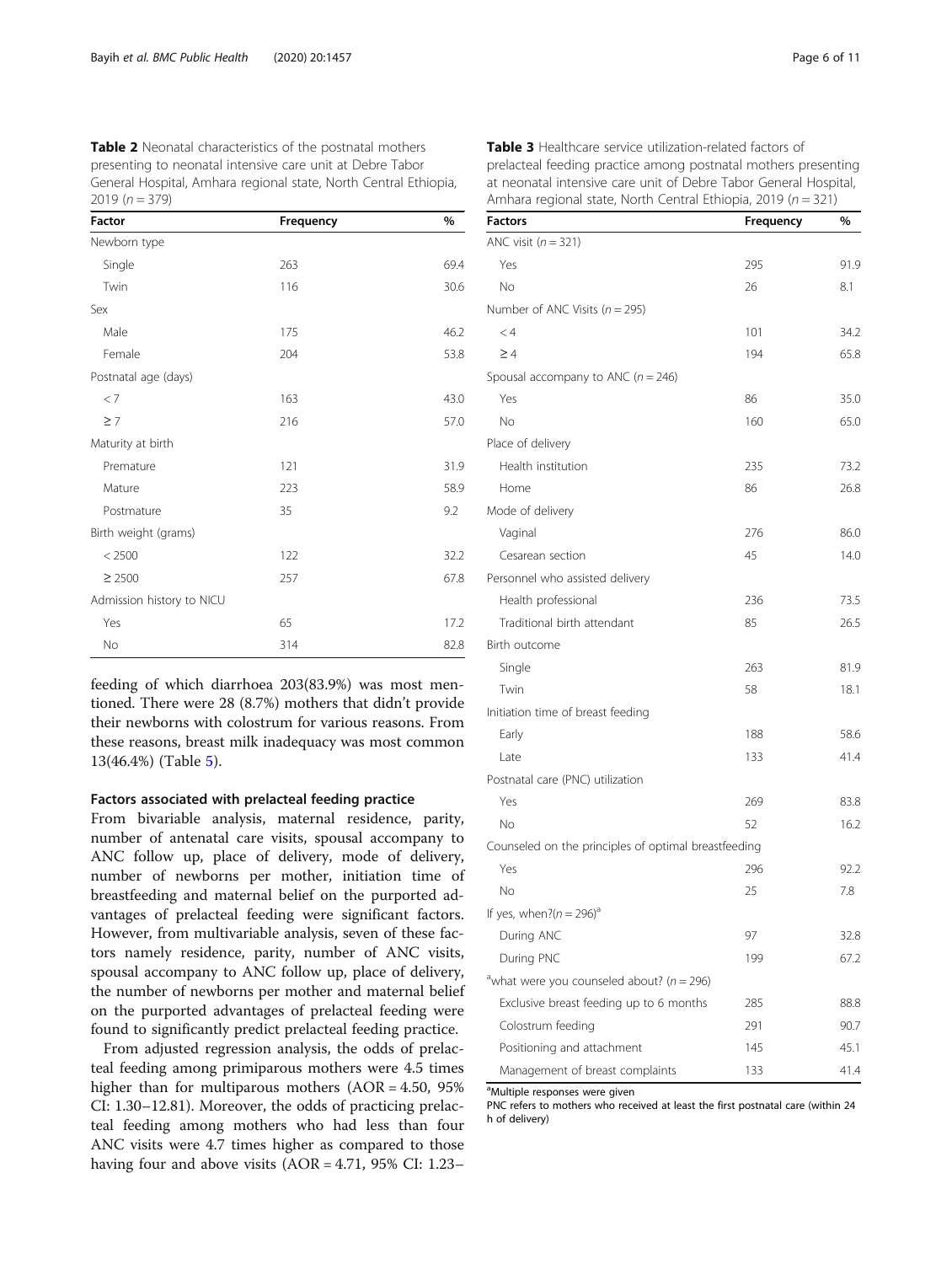<span id="page-6-0"></span>Table 4 Prelacteal feeding practice among postnatal mothers presenting to neonatal intensive care unit of Debre Tabor General Hospital, Amhara regional state, North Central Ethiopia, 2019

| <b>Factors</b>                                                     | Frequency | %    |  |  |  |  |  |  |
|--------------------------------------------------------------------|-----------|------|--|--|--|--|--|--|
| Practiced Prelacteal feeding for the current neonate ( $n = 321$ ) |           |      |  |  |  |  |  |  |
| Yes                                                                | 65        | 20.2 |  |  |  |  |  |  |
| <b>No</b>                                                          | 256       | 79.8 |  |  |  |  |  |  |
| Type of the prelacteal food $(n = 65)$                             |           |      |  |  |  |  |  |  |
| Plain water                                                        | 21        | 32.3 |  |  |  |  |  |  |
| Formula milk                                                       | 19        | 29.3 |  |  |  |  |  |  |
| Sugar water                                                        | 11        | 16.9 |  |  |  |  |  |  |
| <b>Butter</b>                                                      | 8         | 12.3 |  |  |  |  |  |  |
| Cow milk                                                           | 6         | 9.2  |  |  |  |  |  |  |
| Method of feeding ( $n = 65$ )                                     |           |      |  |  |  |  |  |  |
| Spoon                                                              | 33        | 50.8 |  |  |  |  |  |  |
| Finger                                                             | 17        | 26.1 |  |  |  |  |  |  |
| <b>Stick</b>                                                       | 15        | 23.1 |  |  |  |  |  |  |
| Who did influence you to give pre-lacteal feeds?( $n = 65$ )       |           |      |  |  |  |  |  |  |
| Maternal own decision                                              | 27        | 41.5 |  |  |  |  |  |  |
| Grandparents                                                       | 22        | 33.9 |  |  |  |  |  |  |
| Traditional birth attendants                                       | 10        | 15.4 |  |  |  |  |  |  |
| <b>Friends</b>                                                     | 6         | 9.2  |  |  |  |  |  |  |
| History of prelacteal feeding ( $n = 321$ )                        |           |      |  |  |  |  |  |  |
| Yes                                                                | 37        | 11.5 |  |  |  |  |  |  |
| No                                                                 | 284       | 88.5 |  |  |  |  |  |  |

17.84). However, spousal accompany to ANC follow up was found to reduce the likelihood of prelacteal feeding practice (AOR = 0.20, 95% CI: 0.05–0.75). The odds of prelacteal feeding among home delivered mothers were 5.9 times higher as compared to those who gave their birth at health facility (AOR = 5.94, 95% CI: 1.80–19.67). Regarding the number of live newborns per mother, the odds of giving prelaceal feeds among mothers with twin newborns were 6.7 times higher as compared to those owning single neonate (AOR = 6.69, 95% CI: 1.25, 35.91). The study also revealed that mothers who believed on the purported advantages of prelacteal feeding were 7.3 times higher to practice prelacteal feeding as compared to those who didn't have the belief (AOR = 7.29, 95% CI: 2.09–25.39). Concerning residence, the odds of prelacteal feeding practice among rural mothers were 4.1 times higher than mothers of urban residence  $(AOR = 4.07,$ 95% CI: 1.30, 12.81) (Table [6](#page-8-0)).

#### **Discussion**

The practice of giving prelacteal food to neonates is a traditionally accepted culture in the Ethiopian community despite its risks. In this study, mother-neonatal pairs visiting neonatal ICU were selected for the purpose of assessing the burden and associated factors of pre-lacteal feeding among sick neonatal admissions to the intensive care units. Assessing the prevalence and predictors of pre-lacteal feeding in these settings could provide neonatal care providers with focused counseling of the admitted mothers about optimal breastfeeding of their neonates to prevent further neonatal illness owing to prelacteal feeding after discharge. It was found that one out of five sick neonates (20.2%) was given prelacteal feeds. Moreover, rural residence, primiparity, less than four ANC visits, home delivery, giving twin birth and maternal belief on the purported advantages of prelacteal feeding were significant factors associated with increased odds of prelacteal feeding practice whereas spousal accompaniment of ANC reduced likelihood of the practice.

In this study, the prevalence of pre-lacteal feeding (20.2%) was lower as compared to Ethiopian studies at Afar (42.9%) [[20\]](#page-10-0) and Harari regions (45.4%) [[21\]](#page-10-0), and this variation might be due to differences in study period, setting and sample size. Moreover, the prevalence was lower than studies in India (88%) [\[10](#page-10-0)], Vietnam (73.3%) [\[11](#page-10-0)], Nigeria (60.5%) [[14\]](#page-10-0), western Uganda (31.3%) [[13\]](#page-10-0) and Egypt (58%) [[15\]](#page-10-0), and the variation may be attributed to sample size and cultural differences among the study populations of the respective studies. The prevalence of prelactal feeding in the current study also revealed about 5 % decline in less than 5 years compared to the EDHS report of 2016 (26.5%) [\[17\]](#page-10-0). The most likely reasons of such a decline could be due to hospital based setting of our study by employing a smaller sample size compared to the EDHS report that involved millions of Ethiopian neonates in the community setting. However, the prevalence of prelacteal feeding in the study area was higher than other Ethiopian studies at Aksum town  $(10.1\%)$   $[23]$  $[23]$  and Raya Kobo district (11.1%) [\[18](#page-10-0)], and it could be due to differences in study setting i.e. for this study, sick neonates admitted to NICU were considered. In this case, sick neonates might have received prelacteal feeds because it is obvious that they might not be able to be breastfed due to some complications.

Regarding prelacteal food type, plain water (32.3%) was predominantly given in the study area which was consistent with studies at Nepal [[12\]](#page-10-0), Vietnam [[11\]](#page-10-0) and Fiche (Ethiopia) [[22\]](#page-10-0) but different from results of other studies done in Nigeria [\[14](#page-10-0)], Raya Kobo [\[18](#page-10-0)], Aksum [[23\]](#page-10-0), Sidama [\[24](#page-10-0)] and Debre Markos towns  $[25]$  $[25]$  where the most commonly given prelacteal feeds were sugar solution, sugar or glucose water, boiled water, formula milk and cow milk. The possible reason for this discrepancy might be due to differences in study setting (i.e other Ethiopian studies used only urban residents while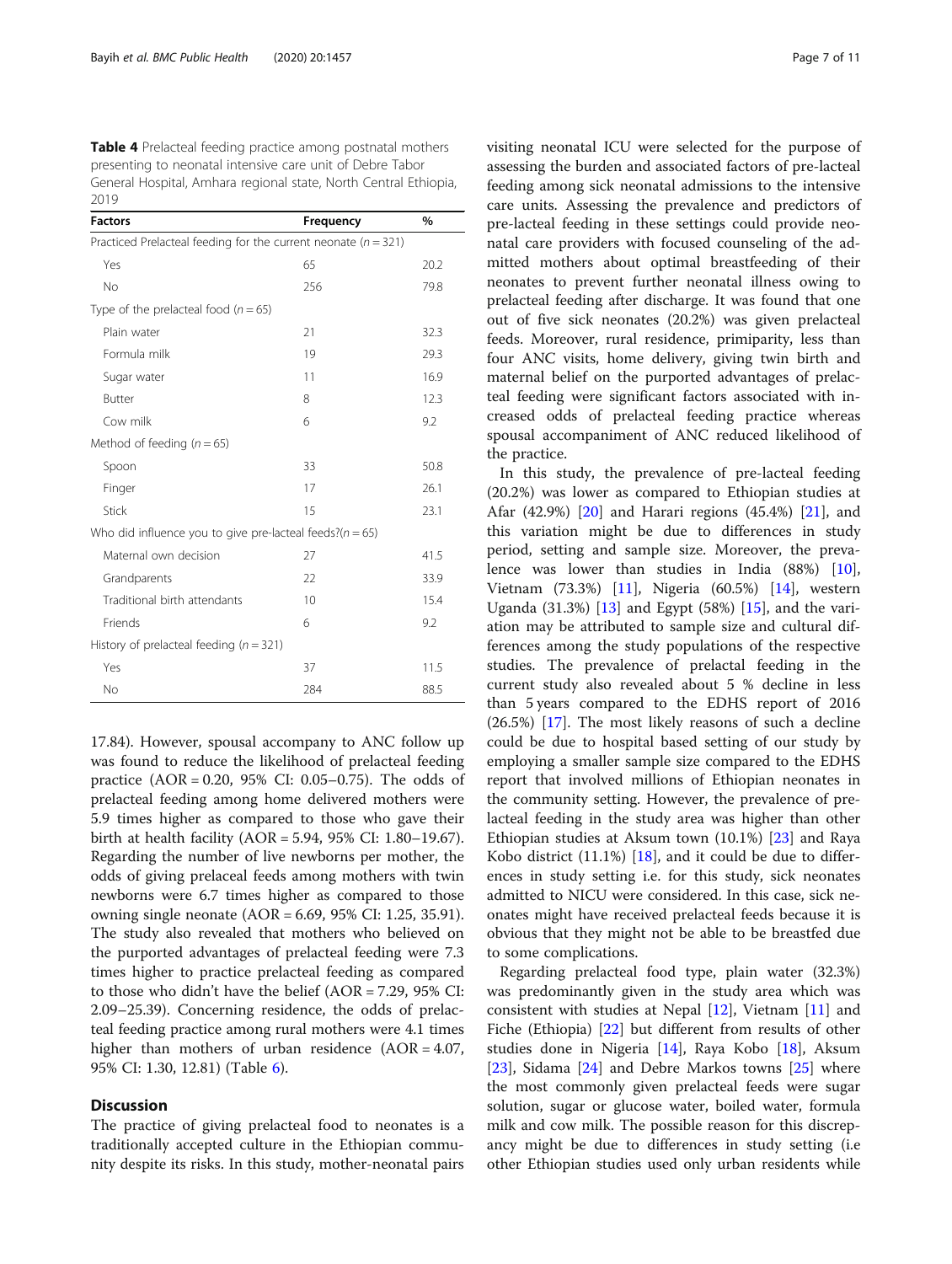<span id="page-7-0"></span>

|                                                                       | Table 5 Information of prelacteal feeding among postnatal mothers presenting at neonatal intensive care unit of Debre Tabor |
|-----------------------------------------------------------------------|-----------------------------------------------------------------------------------------------------------------------------|
| General Hospital, Amhara regional state, North Central Ethiopia, 2019 |                                                                                                                             |

| <b>Factors</b>                                                                                   | Frequency      | $\frac{9}{6}$ |
|--------------------------------------------------------------------------------------------------|----------------|---------------|
| Believed on the purported advantages of prelacteal feeding ( $n = 321$ )                         |                |               |
| Yes                                                                                              | 100            | 31.2          |
| No                                                                                               | 221            | 68.8          |
| Maternal reasons of their belief on the purported advantages of prelacteal feeding ( $n = 100$ ) |                |               |
| PLE has cultural value                                                                           | 43             | 43.0          |
| PLF doesn't cause neonatal thirst                                                                | 23             | 23.0          |
| PLF improves neonatal health and growth                                                          | 15             | 15.0          |
| PLF calms/soothes the baby                                                                       | 13             | 13.0          |
| PLF cleans the newborn's bowel, throat or mouth                                                  | 6              | 6.0           |
| Prelacteal feeding has risks ( $n = 321$ )                                                       |                |               |
| Yes                                                                                              | 242            | 75.4          |
| <b>No</b>                                                                                        | 79             | 24.6          |
| <sup>a</sup> lf yes, could you mention?( $n = 242$ )                                             |                |               |
| Diarrhea                                                                                         | 203            | 83.9          |
| Poor growth                                                                                      | 159            | 65.7          |
| Infection                                                                                        | 106            | 43.8          |
| Vomiting                                                                                         | 71             | 29.3          |
| Colostrum feeding( $n = 321$ )                                                                   |                |               |
| Yes                                                                                              | 293            | 91.3          |
| No                                                                                               | 28             | 8.7           |
| If no, why? $(n = 28)$                                                                           |                |               |
| Inadequate breast milk secretion                                                                 | 13             | 46.4          |
| Maternal medical illness                                                                         | 8              | 28.6          |
| Cause abdominal discomfort and diarrhea                                                          | $\overline{7}$ | 25.0          |

<sup>a</sup>Multiple responses were given

ours included both urban and rural neonatal population). Prelacteal feeds were given for several misconceived reasons. In this study, the main reason of mothers to practice prelacteal feeding was due to cultural habit. This was found congruent with an Egyptian study [[15\]](#page-10-0) and several Ethiopian studies [[18](#page-10-0)–[25](#page-10-0)]. The resemblance may be due to the deep rooted cultural correlation of prelacteal feeding practice with its misconceived advantages in the community.

Adjusting for other factors, the odds of prelacteal feeding among primiparous mothers were 4.5 times higher than for multiparous mothers and it was in line with a Nepalese study [\[12](#page-10-0)]. This may be due to the usual challenges faced by primiparous mothers regarding proper positioning and attachment. This is because when a mother fails to position and attach her neonate to the breasts properly, the neonate becomes malnourished and irritable. Just at this time, the mother feels that her neonate isn't getting adequate breast milk and try to introduce prelacteal foods to quench its hunger feelings. This challenge is often attributed to the less knowledge and skill that primiparous mothers have about proper newborn feeding practice  $[2, 6, 7, 31-33]$  $[2, 6, 7, 31-33]$  $[2, 6, 7, 31-33]$  $[2, 6, 7, 31-33]$  $[2, 6, 7, 31-33]$  $[2, 6, 7, 31-33]$  $[2, 6, 7, 31-33]$  $[2, 6, 7, 31-33]$  $[2, 6, 7, 31-33]$  $[2, 6, 7, 31-33]$ . They may also rely on the advice from older women in the household or community who often prefer the earliest introduction of traditional practices like prelacteal feeding [[10,](#page-10-0) [15\]](#page-10-0).

This study revealed that less number of ANC visits has a good opportunity for mothers to practice prelacteal feeding. Thus, the odds of prelacteal feeding among mothers who had less than four ANC visits were 4.7 times higher as compared to those having four and above visits. This finding was congruent with those studies conducted at Nepal [[12\]](#page-10-0), Egypt [\[15](#page-10-0)], Aksum [\[23](#page-10-0)] and Harar [[21](#page-10-0)] where the odds of prelacteal feeding among mothers having less than 4 ANC visits were 2 to 10 times greater than those mothers having at least 4 ANC visits. The best likely reason for the congruency may be the less often a mother is exposed to ANC clinic, the less information on neonatal exclusive breast feeding she will get from ANC providers.

Regarding spousal accompaniment of ANC, mothers who were accompanied by their spouses to ANC were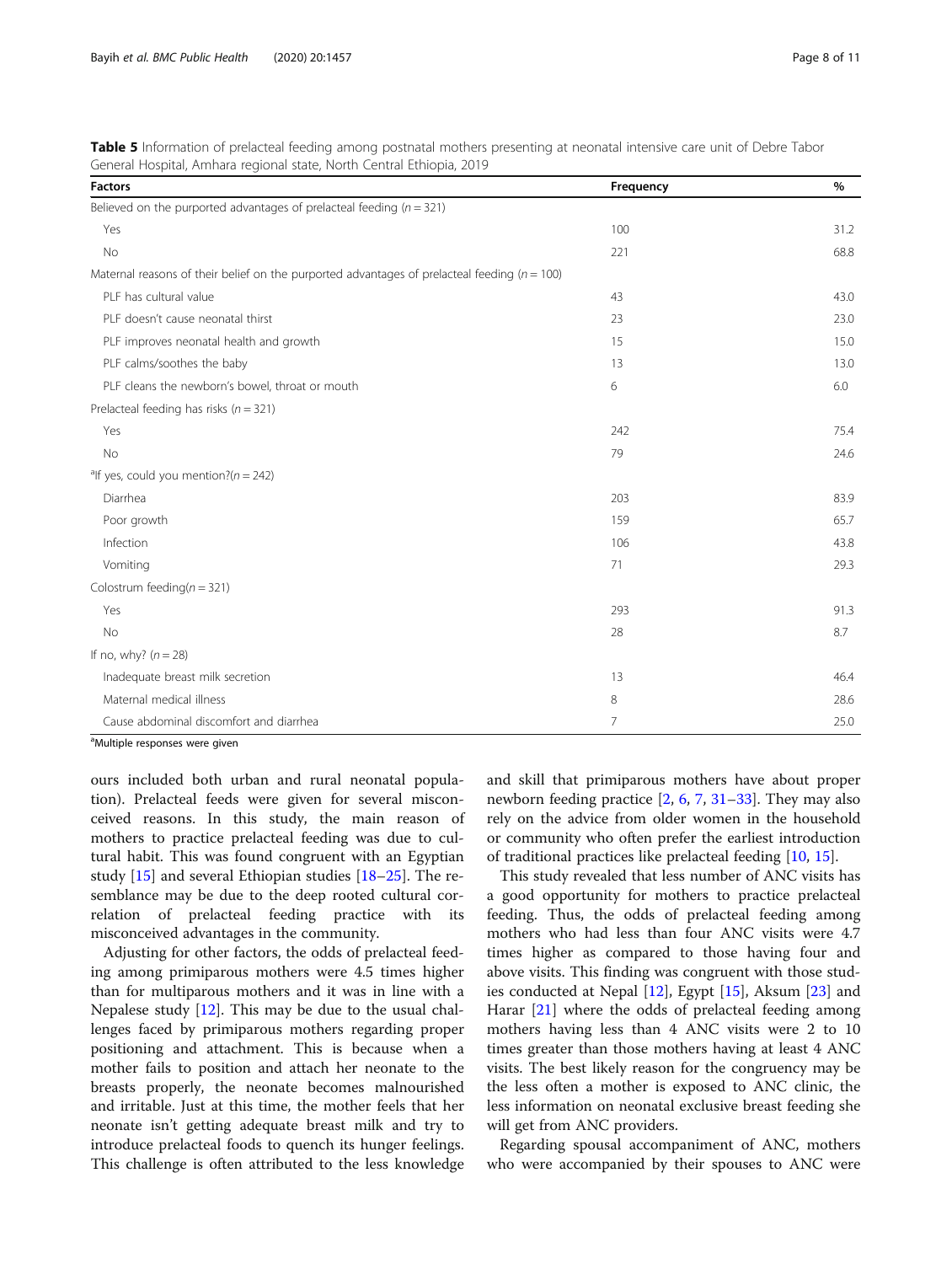| <b>Factors</b>                                                         | <b>Prelacteal feeding</b> |            | Odds Ratio at 95% CI  | $P-$                |       |  |
|------------------------------------------------------------------------|---------------------------|------------|-----------------------|---------------------|-------|--|
|                                                                        | Yes $n$ <sup>(%)</sup>    | No n(%)    | COR                   | <b>AOR</b>          | value |  |
| Residence $(n = 321)$                                                  |                           |            |                       |                     |       |  |
| Urban                                                                  | 17(26.2)                  | 120 (47.0) | 1.0                   | 1.0                 |       |  |
| Rural                                                                  | 48 (73.8)                 | 136 (53.1) | 2.50 (1.36, 4.56)     | 4.07 (1.30, 12.81)  | .016  |  |
| Parity( $n = 321$ )                                                    |                           |            |                       |                     |       |  |
| Primiparous                                                            | 49 (75.4)                 | 30 (11.7)  | 23.07 (11.7, 45.6)    | 4.50 (1.53, 13.26)  | .006  |  |
| Multiparous                                                            | 16 (24.6)                 | 226 (88.3) | 1.0                   | 1.0                 |       |  |
| ANC visits ( $n = 295$ )                                               |                           |            |                       |                     |       |  |
| < 4                                                                    | 60 (92.3)                 | 46 (20.0)  | 48.00 (18.24, 126.34) | 4.71 (1.23, 17.84)  | .022  |  |
| $\geq 4$                                                               | 5(7.7)                    | 184 (80.0) | 1.0                   | 1.0                 |       |  |
| Spousal accompany to ANC ( $n = 246$ )                                 |                           |            |                       |                     |       |  |
| Yes                                                                    | 10(15.4)                  | 76 (42.0)  | 0.25(0.12, 0.52)      | $0.20$ (0.05, 0.75) | .017  |  |
| No                                                                     | 55 (84.6)                 | 105 (58.0) | 1.0                   | 1.0                 |       |  |
| Place of delivery( $n = 321$ )                                         |                           |            |                       |                     |       |  |
| Health facility                                                        | 9(13.8)                   | 226 (88.3) | 1.0                   | 1.0                 |       |  |
| Home                                                                   | 56 (86.2)                 | 30 (11.7)  | 46.87 (21.06, 104.35) | 5.94 (1.80,19.67)   | .004  |  |
| Mode of Delivery( $n = 321$ )                                          |                           |            |                       |                     |       |  |
| Vaginal                                                                | 38 (58.5)                 | 238 (93.0) | 1.0                   | 1.0                 |       |  |
| Cesarean section<br>27(41.5)                                           |                           | 18(7.0)    | 9.40 (1.57, 15.32)    | 1.40 (0.46, 4.23)   | .553  |  |
| Birth outcome $(n = 379)$                                              |                           |            |                       |                     |       |  |
| Single                                                                 | 13 (20.0)                 | 250 (97.7) | 1.0                   | 1.0                 |       |  |
| Twin                                                                   | 52 (80.0)                 | 64(2.3)    | 15.63 (1.25, 18.69)   | 6.69 (1.25, 35.91)  | .027  |  |
| Initiation time of breastfeeding ( $n = 321$ )                         |                           |            |                       |                     |       |  |
| Early                                                                  | 9(13.8)                   | 179 (57)   | 1.0                   | 1.0                 |       |  |
| 56 (86.2)<br>77 (24)<br>Late                                           |                           |            | 14.47 (6.81, 30.71)   | $0.27$ (0.05, 1.47) | .132  |  |
| Belief on the purported advantages of prelacteal feeding ( $n = 321$ ) |                           |            |                       |                     |       |  |
| Yes                                                                    | 56 (86.2)                 | 44 (17.2)  | 30.68 (14.11, 66.68)  | 7.29 (2.09, 25.39)  | .002  |  |
| No                                                                     | 9(13.8)                   | 212 (82.8) | 1.0                   | 1.0                 |       |  |

<span id="page-8-0"></span>

|  | Table 6 Factors associated with prelacteal feeding practice among postnatal mothers presenting to neonatal intensive care unit of |  |  |  |  |  |  |
|--|-----------------------------------------------------------------------------------------------------------------------------------|--|--|--|--|--|--|
|  | Debre Tabor General Hospital, Amhara regional state, North Central Ethiopia, 2019                                                 |  |  |  |  |  |  |

80% less likely to practice prelacteal feeding as compared to those who came lonely. The possible justification may be due to the golden opportunity of accessing husbands to teach the couples about the harmful effects of prelacteal feeding. This taught body of knowledge can be talked about and shared among the couples in the sphere of early and exclusive breastfeeding of their neonates [[31](#page-10-0)–[33\]](#page-10-0).

In principle, twin breastfeeding is similar with breastfeeding of singletons because breast milk supply works on the principle of supply and demand (i.e. with twin newborns, more milk is removed from the breasts, so more milk is produced). This demand - supply based breastfeeding helps ensure an exclusive breastfeeding [\[1](#page-10-0), [2,](#page-10-0) [31](#page-10-0)–[34\]](#page-10-0). However, in this study, the odds of prelacteal feeding among mothers who possessed twin newborns were 6.7 times higher as compared to those having

single newborns. This may be due to the wrong belief that mothers have insufficient breast milk for two newborns, their inexperience in twin breastfeeding and inadequate knowledge of optimal breastfeeding. Moreover, it can be attributed to the sleepy nature and suckling problems often associated with low birth weight of twin newborns which in turn causes late initiation of breastfeeding. Therefore, during her ANC sessions, a twin pregnant mother should be counseled of ensuring good breast milk supply through proper positioning and attachment.

Home delivery was found to be associated with increased odds of prelacteal feeding as compared to mothers who gave their birth at health facility. The most practical explanation to support this current finding could be mothers who delivered at home are often influenced by traditional birth attendants to give prelacteal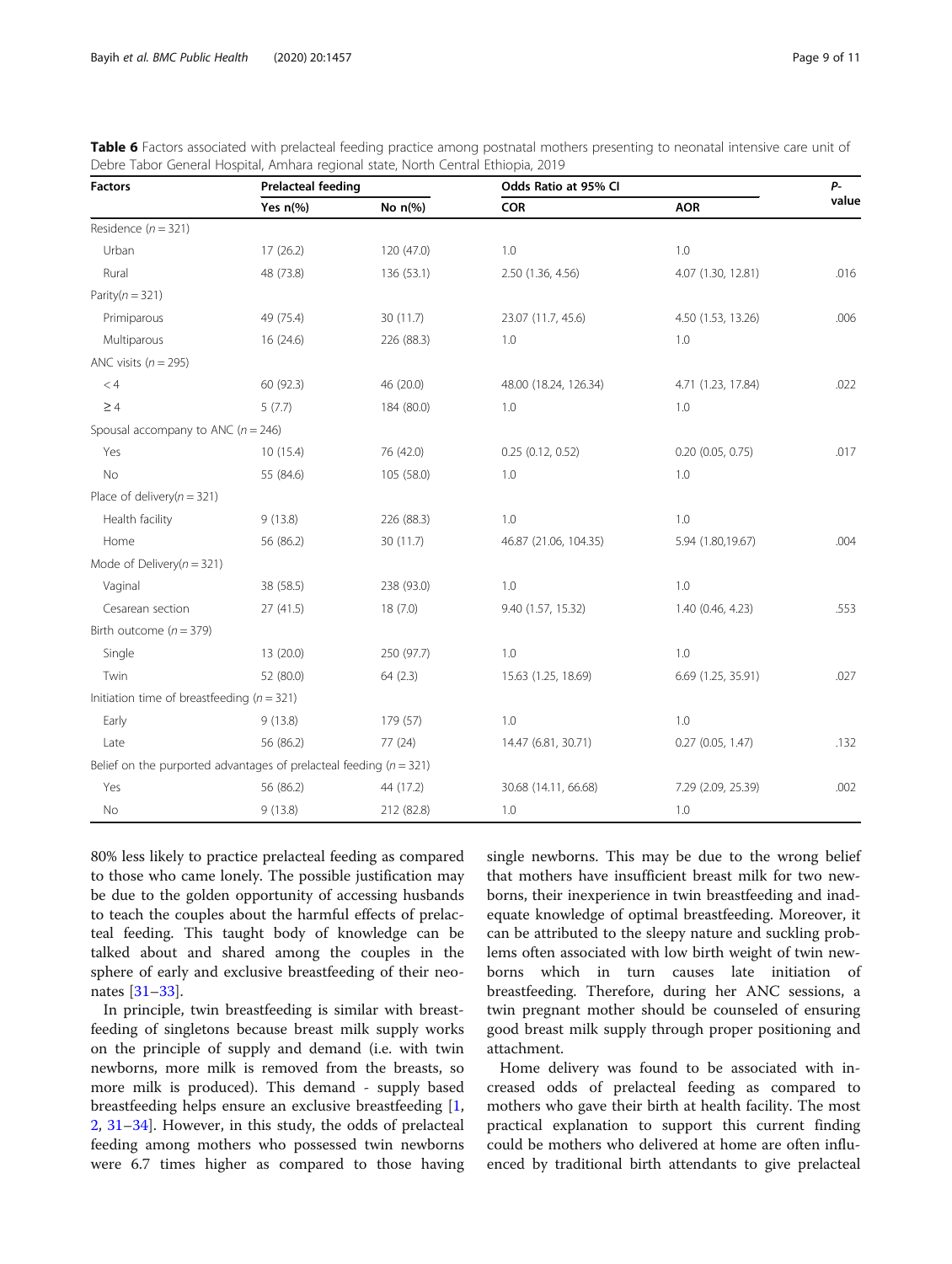<span id="page-9-0"></span>feeds. Moreover, most of these mothers may be deprived of the first postnatal visit so that they can't get health professionals' counseling and support of optimal breast feeding. This finding was consistent with prior Ethiopian studies at Harar city [[21\]](#page-10-0) and Debre Markos town [[25](#page-10-0)] where the odds of prelacteal feeding among mothers who delivered at home were 3.4 times and 4.4 times higher than those who delivered at health institution respectively.

Concerning residence, being a rural mother was found to be a risk for prelacteal feeding practice because the odds of prelacteal feeding among rural mothers were found to be 4.1 times higher than urban mothers. This could be due to rural dwelling mothers had less access to different communication media that raises awareness about optimal breastfeeding and risks of prelacteal feeding. Moreover, rural mothers couldn't get an easy access to various health institutions that integrate optimal breastfeeding in their ANC and PNC (post natal care) programs. Unlike this finding, the study reported from Egypt showed urban residence was a risk for prelacteal feeding practice [[15](#page-10-0)].

Findings of this study are supposed to have substantial contribution for the promotion of optimal breastfeeding practices that serve as a spring board to achieve the sustainable development goal by reducing Ethiopian neonatal mortality rate to as low as 12/1000 live births by 2030. However, despite our data quality control measures, these findings could have been influenced due to interviewers' bias, maternal socially desirable answers for some factors and maternal failure to recall of pertinent data like her age. Besides, despite very high home delivery in Ethiopia, the study considered only postnatal mothers presenting to NICU that might have introduced selection bias. Therefore, our estimate might not be close to the truth of the general population in the community. Moreover, the results may not be representative of the entire Ethiopian situation due to a smaller sample size. Being a cross sectional study, its ability to draw any causal inference was limited. Lack of support with qualitative data is also another limitation. Therefore, a community based follow up study with qualitative support is recommended to show wider picture of prelacteal feeding practice and to further understand its maternal reasons in the specific context of the study setting i.e. South Gondar Zone.

#### Conclusions

Prelacteal feeding practice among sick neonates was found to be a problem of public health importance in the study area. Fortunately, its enablers were modifiable. Therefore, the existing programs of promoting optimal breastfeeding should be strengthened during routine peri-natal healthcare contacts of every mother. Moreover, mothers should be advocated of spousal accompaniment while implementing these programs to give couple counseling of early and exclusive breastfeeding. The existing compassionate and respectful caring approach should also be enhanced to increase number of ANC visits and institutional delivery rate.

According to different literatures, a mother's breast milk is sufficient for multiple neonates. Therefore, mothers expecting twin birth should be given more due emphasis of optimal breastfeeding during their antenatal follow up. Lastly, the existing educational programs that involve community agents should be reinforced to bring behavioral change about misconceived advantages of prelacteal feeding practices.

#### Supplementary information

Supplementary information accompanies this paper at [https://doi.org/10.](https://doi.org/10.1186/s12889-020-09578-5) [1186/s12889-020-09578-5](https://doi.org/10.1186/s12889-020-09578-5).

Additional file 1: Supporting information 1. Survey questionnaire in English language.

Additional file 2: Supporting information 2. Survey questionnaire in Amharic (original) language.

#### Abbreviations

ANC: Stands for Ante Natal Care whereas AOR for Adjusted Odds Ratio; BFHI: For Baby Friendly Hospital Initiative; COR: For Crude Odds Ratio; DTGH: For Debre Tabor General Hospital; EDHS: For Ethiopian Demographic health survey; SPSS: For Statistical Package for Social Sciences and WHO for World Health Organization

#### Acknowledgments

The author acknowledged the director of Debre Tabor General Hospital, data collectors, supervisors and data entry operators. The author is also deeply indebted to the Institutional Health Research Ethics Review Committee (IHRE RC) of Debre Tabor University for working on the ethical perspectives of the proposal and letting do this study. Last but not least, the respondents deserve sincere thanks for their kind responses.

#### Authors' contributions

WAB, the corresponding author, worked on designing the study, training and supervising the data collectors, interpreting the result and preparing the manuscript. The co-authors namely DKM and SDK played their roles in developing the methodology, analyzing and interpreting the result. All authors were involved in writing, reading and approval of the final manuscript.

#### Funding

This research didn't receive any grant from any funding agency in the public, commercial or not-for-profit sectors.

#### Availability of data and materials

Data will be available upon request from the corresponding author.

#### Ethics approval and consent to participate

Ethical clearance was obtained from Debre Tabor University, College of Health Sciences, Institutional Health Research Ethics Review Committee (IHRE RC). An informed voluntary verbal consent was obtained from all the eligible mothers.

#### Consent for publication

Not applicable.

#### Competing interests

The authors declare that they have no competing interests.